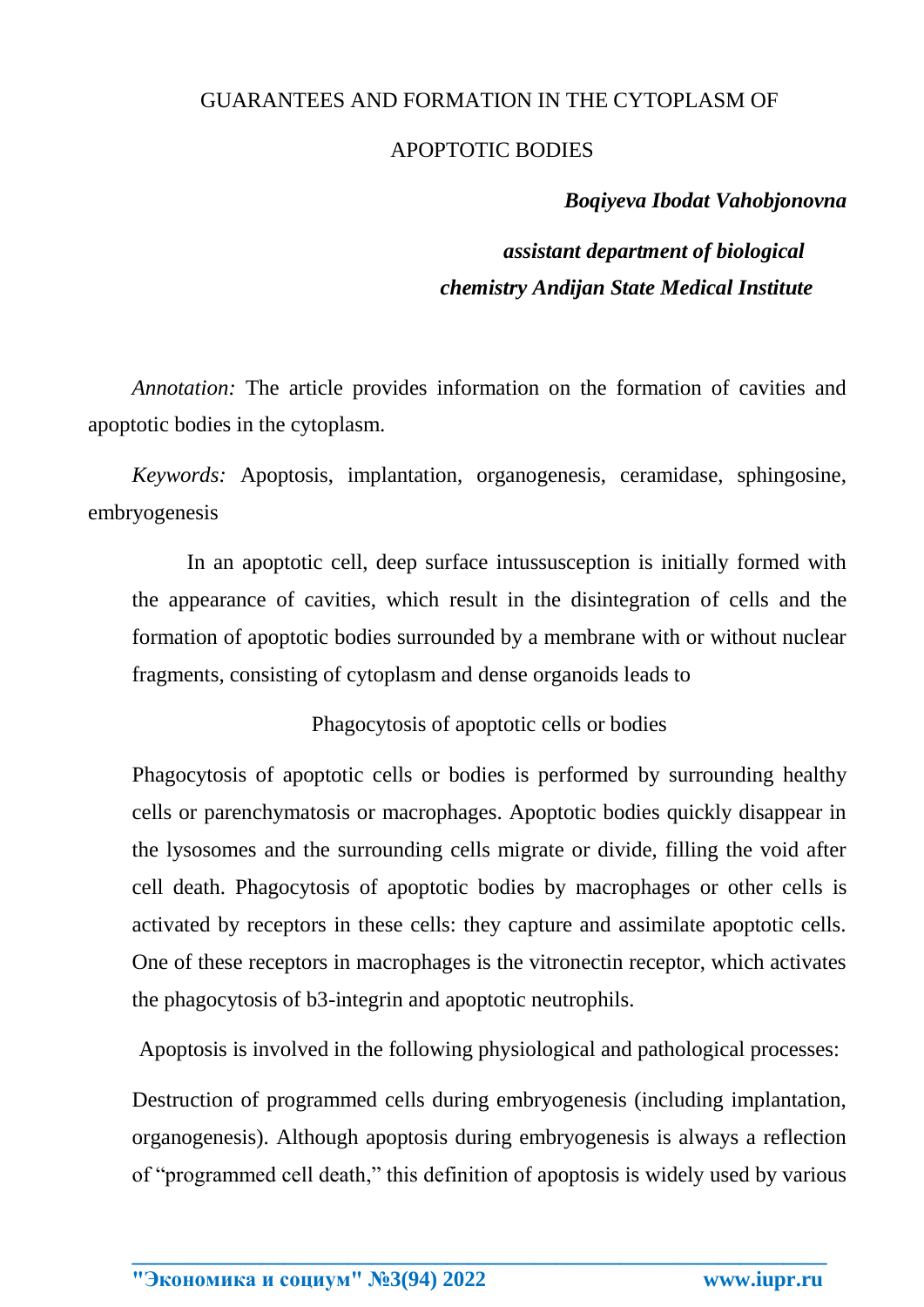researchers. rejection, follicular atresia in the ovaries during menopause, and breast regression after cessation of lactation. Removal of some cells during cell population growth. The death of individual cells in tumors is mainly during its regression, as well as in actively growing tumors.

Death of both B- and T-lymphocyte cells of the immune system after cytokine supply is depleted, as well as autoreactive T-cell death during development in the thymus. Prostate atrophy. Pathological atrophy of parenchymal organs after obstruction of the excretory ducts observed in the pancreas and salivary glands, kidneys. Cell death caused by cytotoxic T cells, such as transplant rejection and anti-graft host disease. In some viral diseases, such as viral hepatitis, cell damage occurs when fragments of apoptotic cells are found in the liver, as in the small bodies of Kaunsilman.

Cell death under the influence of various harmful factors that can cause necrosis, but affect in small doses, for example, under the influence of high temperatures, ionizing radiation, under the influence of anti-cancer drugs.

## MECHANISMS OF APOPTOSIS

TNF- $\alpha$  and Fas ligand (CD178) induce a cascade of biochemical reactions, the final stage of which is chromosome defragmentation and cell death. On the surface of body cells there are specific receptors for TNF-α, which are TNF-RI (molecular weight 55-60 kDa) and TNF-RII (molecular weight 75-80 kDa) and Fas ligand, receptors Fas / APO-1 ( CD95). TNF-R and Fas / APO-1 (CD95) are homologous in extracellular domains, which are homologous sequences in the intracellular portion of cysteine-rich domains and receptors.

Binding of  $TNF-\alpha$  and Fas ligands to apoptotic receptors activates the intracellular lethal effect area (DED) of these receptors: DED, DED1 and DED2 and a number of mediators, including ceramides, ras, SAPK / JNK, protein tyrosine kinases, cathepsin D and proteases of the ICE / CED-3 family, which provide a death signal. Cysteine proteases of the ICE / CED-3 family occur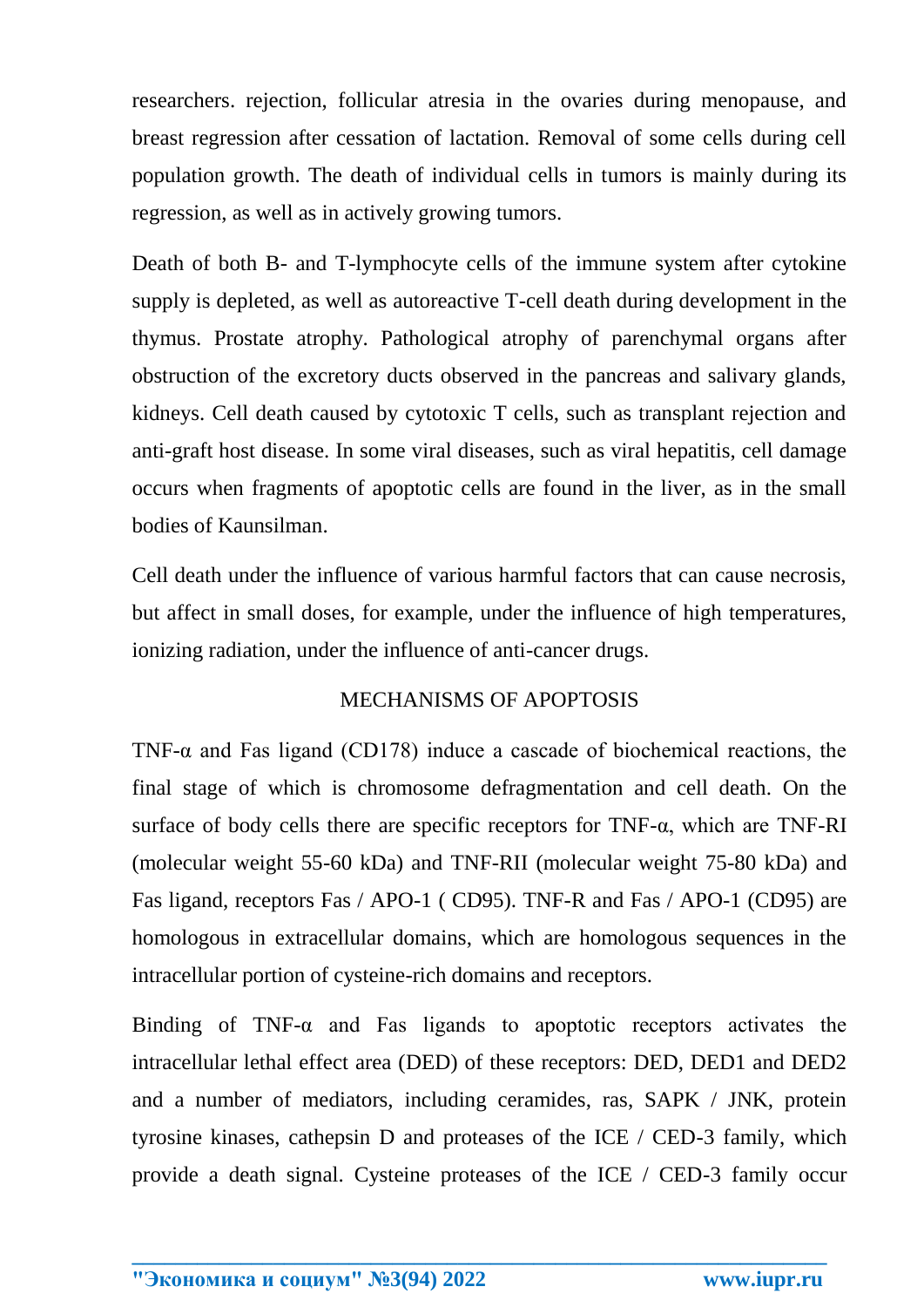inactive in the intracellular portion of the apoptosis receptor; they belong to interleukin-lb clen enzymes (ICE).



This family includes a number of different proteases, many proteases have multiple markers. The cysteine-aspartate protease family is also called caspases. In addition to the caspase family, the Bcl-2 protein family is involved in the regulation of apoptosis, with Bcl-2, Bcl-XL, Ced-9, Bcl-w, and Mcl-1 inhibiting apoptosis, and Bcl -2 homologous (BH) 1 -3, similar to Bach protein, consisting of Bak, Bok and only BH3 region, Bad protein, Bid, Bik, Bim and Hrk have proapoptotic function. Activation of DED, DED1, and DED2 results in cascadic rearrangement and activation of ICE / CED-3 family proteases. The first step is to convert the inactive pro-caspase-8 to the active caspase-8. Caspase-8 activates caspase-3 and Bid. The suggestion, which interacts with Bach, stimulates the release of cytochrome C from mitochondria, which activates caspase-9. In turn, the active caspase-9 leads to the formation of the active caspase-3, - 6, - 7. In turn, the active ICEs begin to interact with a number of intracellular substrates: DNA repair and poly- (ADP-ribose) polymerase (PARP) and P-actin, which are involved in altering the activity of some nuclear proteins, laminam B1, topoisomerase I, and other substances. All members of the ICE / CED-3 protease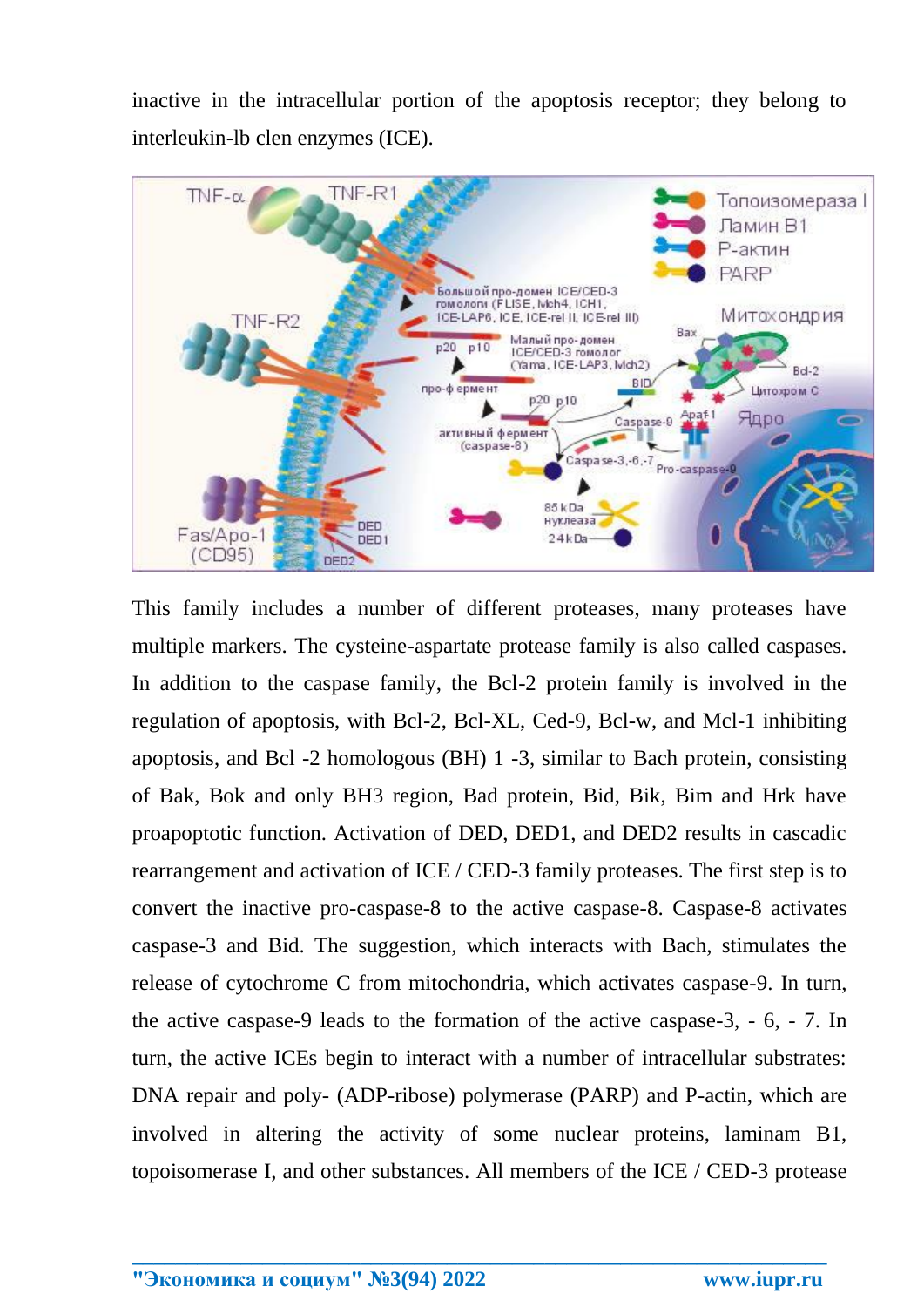family contain a catalytic cysteine residue and break down the substrates after aspartic acid. The specific cleavage of PARP, B1 lamina, topoisomerase I, and Pactin by ICE-like proteases into large and small fragments leads to cell death because large fragments of these substrates are active nucleases that divide chromosomes into fragments. For example, PARP is broken down by CPP32 / Patch into two fragments of 85 and 24 kDa, of which 85 kDa is specific to apoptosis. Activation of proteases of the ICE / CED-3 family may also occur under the influence of phospholipids, such as ceramides, which can activate CPP32 / Yama.

Free sphingosine, formed from ceramides as a result of hydrolysis by ceramidase, also activates ICE-like proteases and accelerates apoptosis.

Thyroxine (T4) plays an important role in the implementation of apoptosis.

This protein regulates the function of the tyrosine kinase, an important element in the execution of the death signal. Deficiency of this thyroid hormone suppresses apoptosis. IL-lb blocks apoptosis. ICE-like proteases interact with PARP, lamin B1, topoisomerase I, and IL-1b instead of P-actin. As a result, the formation of active nucleases does not occur and the cell is protected from apoptosis. proteins. Thus, proteins of the Bcl family: Bcl-2, Bcl-xL, and Bcl-xS block the release of cytochrome C from mitochondria, thereby preventing the conversion of procaspase-9 to the active form, reversing the atoptotic signal. In turn, Bach proteins stimulate the release of cytochrome S from the mitochondria and the formation of active caspase-9, which initiates the continuation and activation of the apoptotic cascade initiated by the binding of TNF- $\alpha$  or Fas ligands to TNF-R. Fas / APO-1 (CD95). The presence of apoptosis depends on the ratio of Bcl and Bach proteins in the mitochondria. The predominance of Bcl family protein expression prevents the onset of apoptosis, and the predominance of Bach protein expression contributes to the realization of the death signal.